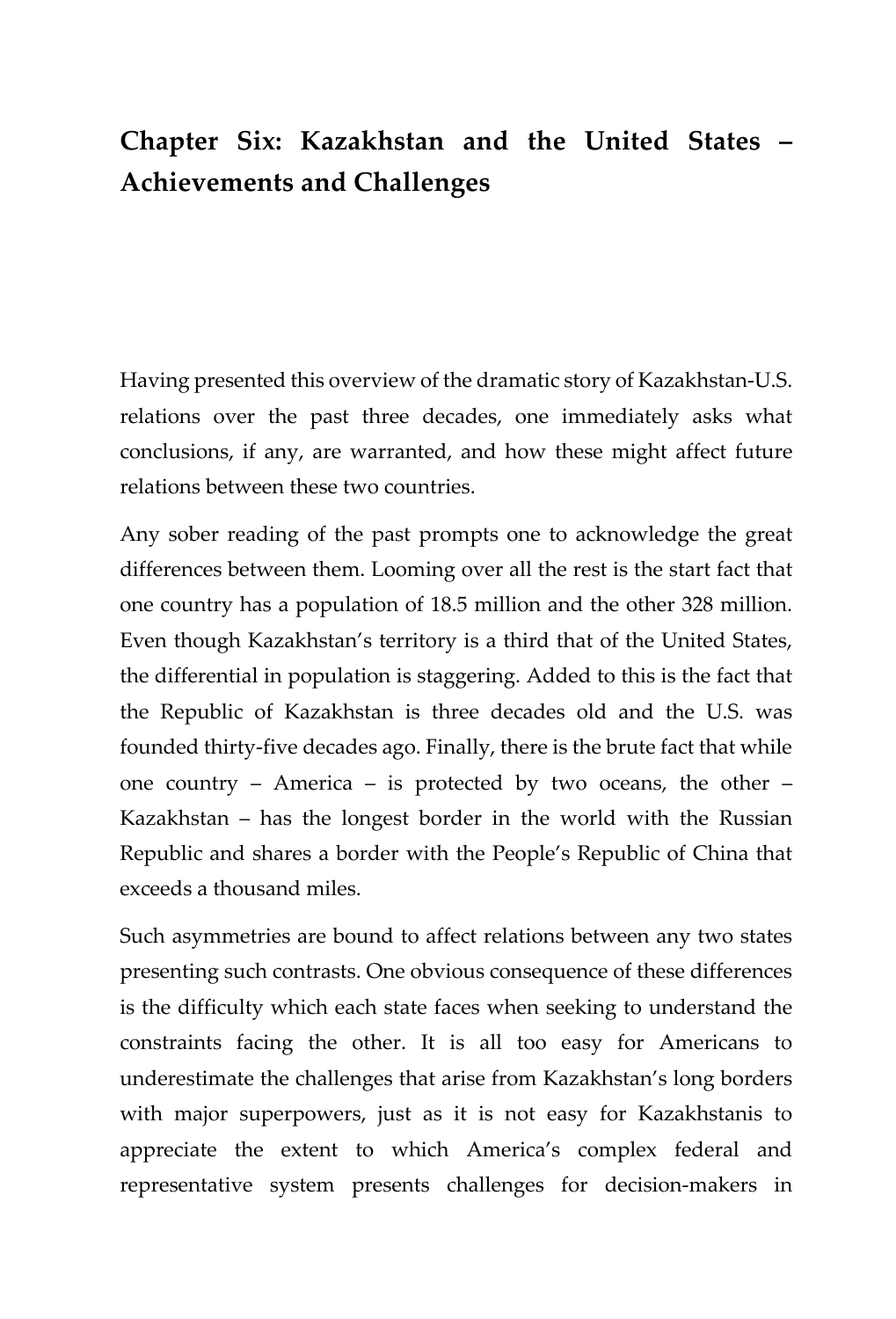Washington, or the variety of factors that account for the interest of American politicians and citizens in matters relating to Kazakhstan's domestic governance. At various moments over the past decades these differing perceptions have led to misunderstandings in a variety of areas.

While this study enumerates the existence of contacts between Americans and Kazakhs dating back to the nineteenth century, historical factors in both countries meant that these earlier ties, such as they were, were known mainly to historians in both countries and not to their educated publics. Added to this is the fact that few Kazakhs had emigrated to the United States until very recent times, thus denying to both countries a link that might have fostered mutual understanding.

Against this background, the development of cordial and productive relations between the newly founded Republic of Kazakhstan and the United States is all the more remarkable. Not only did these links arise quickly after Kazakhstan's emergence as a sovereign state, but they have been successfully nurtured and expanded over the following thirty years. Simply to enumerate some of the main elements of this interaction is to appreciate the achievement on both sides of the relationship.

Thus, it is important to note that the Kazakhstani-American relationship was born not in the contentious world of geopolitics but in the very practical spheres of energy and nuclear arms. Even before the collapse of the U.S.S.R. Kazakhstan's leader and First President, Nursultan Nazarbayev, was in direct contact with Chevron's Richard Matzke, which led in 1993 to the signing by Ken Derr, CEO of Chevron, and President Nazarbayev of a contract for Chevron to develop Kazakhstan's vast Tengiz oil field. Meanwhile, the U.S. Secretary of State James Baker III had been in contact with President Nazarbayev over the fate of Kazakhstan's major uranium holdings and of the nuclear arms and related facilities on its territory.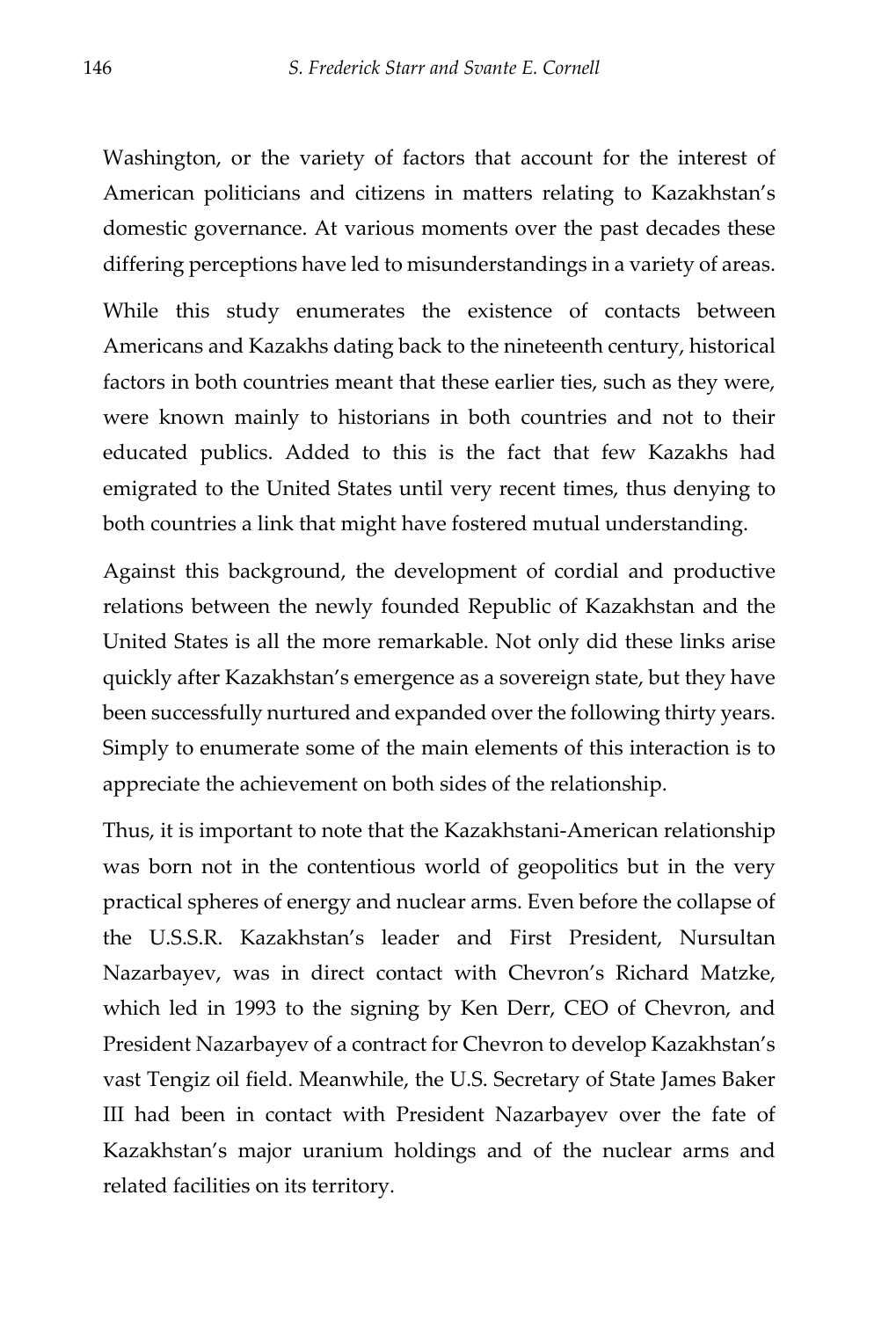Negotiations on both issues were complex and sustained, but in both cases the parties achieved understandings that benefited both countries and, significantly, the world at large. It is particularly notable that the Tengiz agreement included the development of a pipeline across southern Russia to export Kazakh oil to the Black Sea, and that the agreements that led to the nuclear disarmament of Kazakhstan also found favor in Moscow. On both issues the Kazakh and American negotiators showed themselves to be skilled and effective.

Equally notable is the manner in which Kazakhs and Americans have worked together to transform the basis of their relationship from nuclear and hydrocarbon issues to a diversified mix of modern developmental projects, the most recent of which is the joint development of Kazakhstani agriculture. This many-sided transformation, which is still ongoing, has brought both countries together in the development of new technologies in many fields, and in the training of Kazakhstan's young men and women in fields that scarcely existed a generation ago. Suffice it to say that just one Kazakhstan institution, the ten-year old Nazarbayev University, collaborates with a half dozen universities in the United States to develop new skills in many technical fields, including medicine.

Collaborations in the area of investments and business have challenged both countries to bring Kazakhstan's new legal institutions into line with generally accepted world standards. Progress at times has been slow, but the general direction is positive. Close collaboration between the two governments also facilitated Kazakhstan's entry into the World Trade Organization.

More complex for Washington has been such issues as the rights and duties of non-governmental organizations and issues concerning freedom of assembly in Kazakhstan. Even as differences remain, the level of mutual understanding has risen sharply, with an admonishing style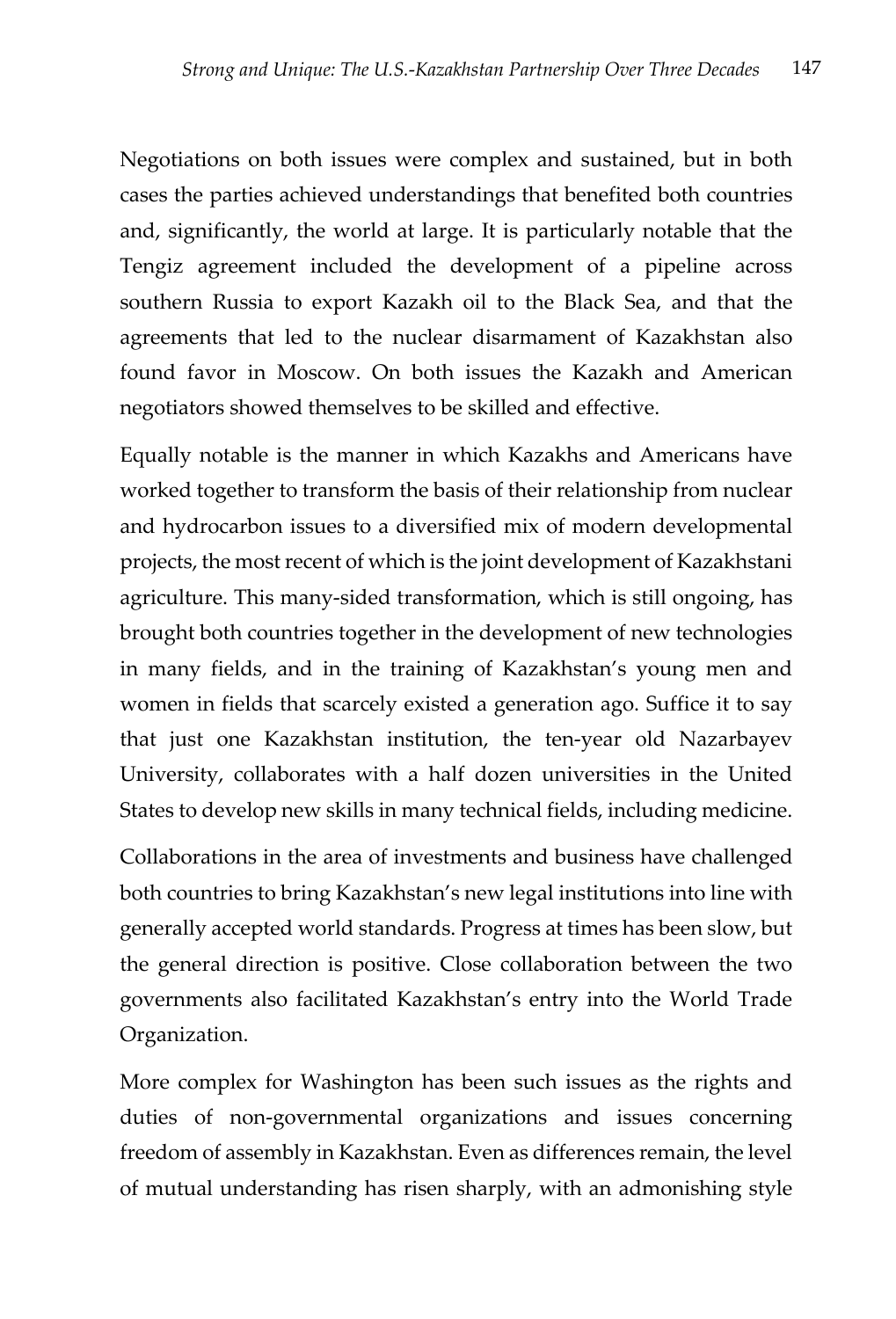from Washington gradually giving way to more constructive interactions, and with Kazakhstan's officials ready to sit down with American counterparts to hammer out solutions.

If at times U.S. policies have influenced developments in Kazakhstan, so have Kazakhstani initiatives helped shape U.S. policies. A striking example of this the acceptance by the U.S. Department of State of Kazakhstan's proposal for the U.S. to establish a "C5+1" structure ("Central Asia Plus the United States") for regularized consultation on a regional basis. This breakthrough initiative would never have happened had a high level of trust not existed between Washington and Nursultan. Overall, this spirit of collaboration has generated a climate in which close interactions have arisen in areas far removed from politics and diplomacy, including music, art, dance, and film.

Nor have the two countries ignored their mutual security. Indeed, security cooperation is a key element in the Strategic Partnership between the countries, and has been so since the mid-1990s, when the first military exercises involving U.S. forces were held in Kazakhstan. Since then, the U.S. and NATO have assisted Kazakhstan in developing Kazbat, an elite airborne peacekeeping mission that, among other, saw service in Iraq from 2003 to 2008. The Stepp Eagle multinational exercises under NATO command take place yearly, and the two countries have also established cooperation on intelligence sharing as well as countering organized crime. Kazakhstan's security cooperation with the U.S. is a delicate matter given the country's membership in the Russian-led Collective Security Treaty Organization. But all the same, Kazakhstan has showed that these close ties with Russia, as well as China, are not an impediment to cooperation with the United States even in the most sensitive areas like military cooperation.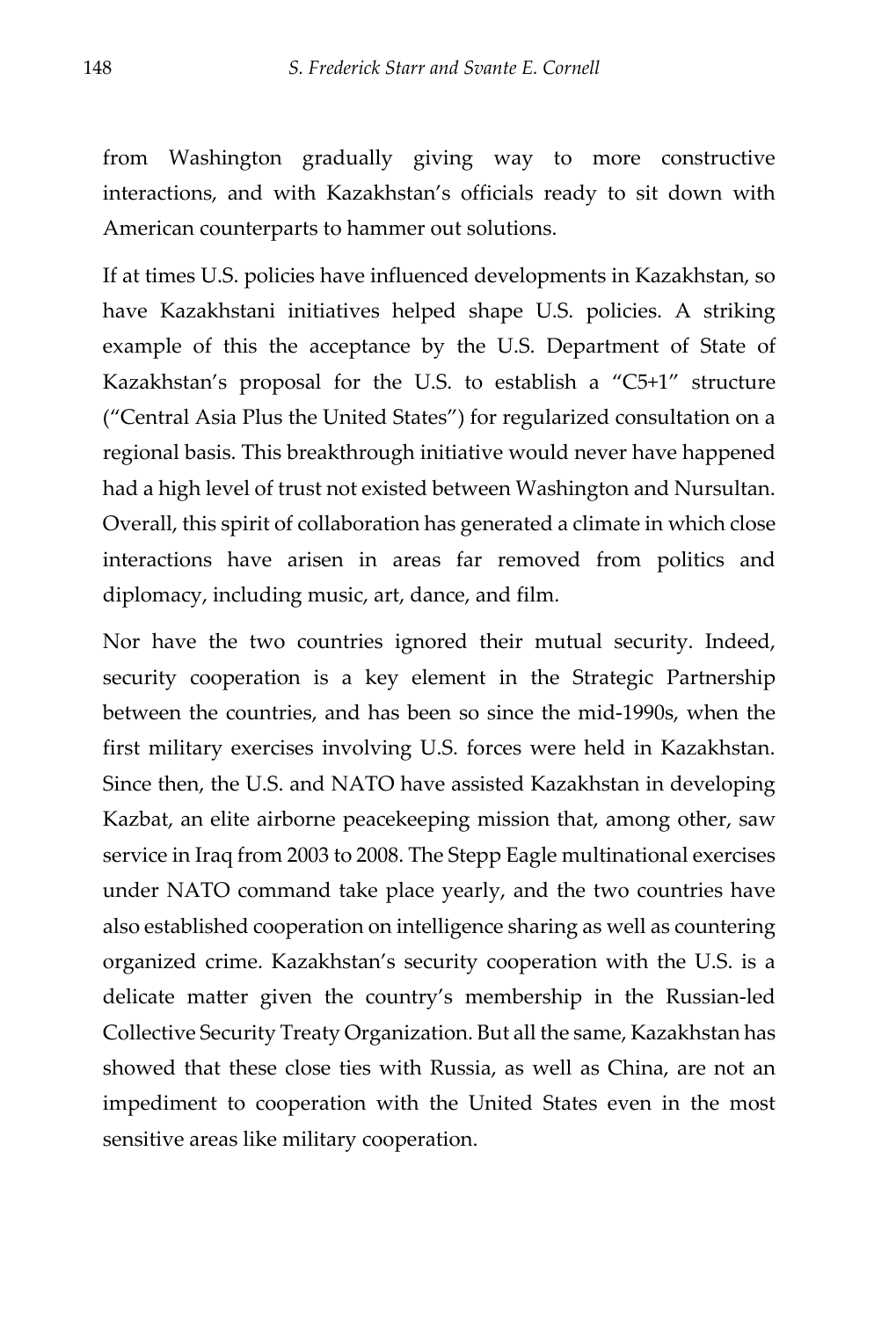The extent and depth of interaction between Kazakhstan and the United States is built on the solid and very practical basis of their each recognizing the interests that link them. However, it would have never developed to the extent it has were it not for a number of more general factors. Indeed it is these, as much as the calculations of *Realpolitik*, that link them today.

First among these is leadership in both countries, and the climate of constructive engagement these have created and nurtured. President Nursultan Nazarbayev deserves great credit for this, as do his early American interlocutors, James Baker as well as Richard Matzke and Ken Durr of Chevron. Together they established at the outset of the two countries' interaction a cordial and productive climate.

When Kazakhstan's current president, Kassym-Jomart Tokayev, served as Foreign Minister he proposed for his country to maintain a "multivectored" or "balanced" foreign policy based on cordial relations with China, Russia, and the United States. In order to create this balance, Kazakhstan had to broaden and deepen its relationship not only with the United States but with the West generally. Washington acknowledged that this strategy was not only legitimate but essential if Kazakhstan was to maintain its sovereignty and independence. A series of dedicated ambassadors in both countries worked within this framework to expand productive interactions in spheres as diverse as business, law, finance, education, and research. These in turn greatly expanded the human links between the two countries.

Greatly facilitating this process was Kazakhstan's Bolashak program, which sent thousands of young Kazakh men and women to study in America, and the Kazakh decision to establish English-language training in all the country's schools. With the deepening of mutual understanding came the realization by Washington that Kazakhstan's emerging elite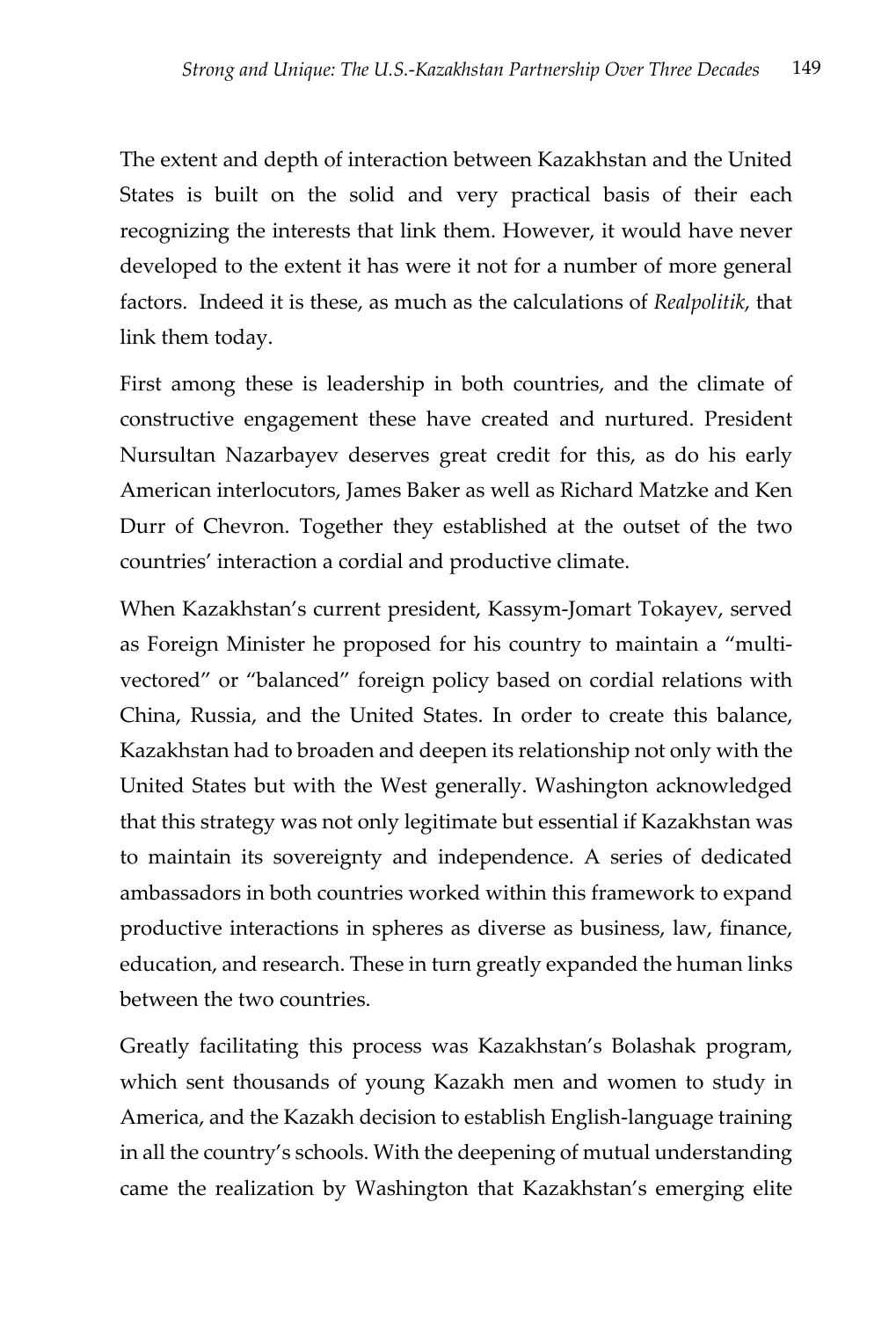truly shared the goal of an open and participatory system, but that constraints arising from Kazakhstan's geopolitical location mean that further progress, if it is to occur, must be gradual and without a blaze of publicity.

In this and other respects, one can conclude that the success of U.S.- Kazakhstan relations has been above all a process of mutual education. Yes, there have been many interstate agreements and, yes, there have been beneficial relations in business, education, and culture. But in the end, none of these can be considered ends in themselves, but rather separate elements in the process of building mutual knowledge and understanding that arises from life-based education. all of these have fostered what is surely the most important basis for mutual understanding. Thanks to able and steady leadership on both sides, this process has proceeded steady over three decades and is likely to continue apace in the coming years.

However, this is not to say that there does not remain much to be done. Today, Kazakhs are wondering about the extent and depth of America's commitment to the region of Central Asia as a whole following its departure from Afghanistan. Will Washington implement its positive strategy for the region as a whole, including Afghanistan, or will it seek to "pivot" elsewhere, pushing Kazakhstan and its neighbors onto the back burner?

Americans, meanwhile, worry that relentless actions by Kazakhstan's big-power neighbors may succeed in wearing down Kazakhstan's resolve, with the result that it is ever more deeply involved with their geopolitical projects, with the erosion of the country's cherished principle of balance.

They also depend on the two countries continuing to play a role coherent with the strategic approach of the other. Kazakhstan, thus, must continue